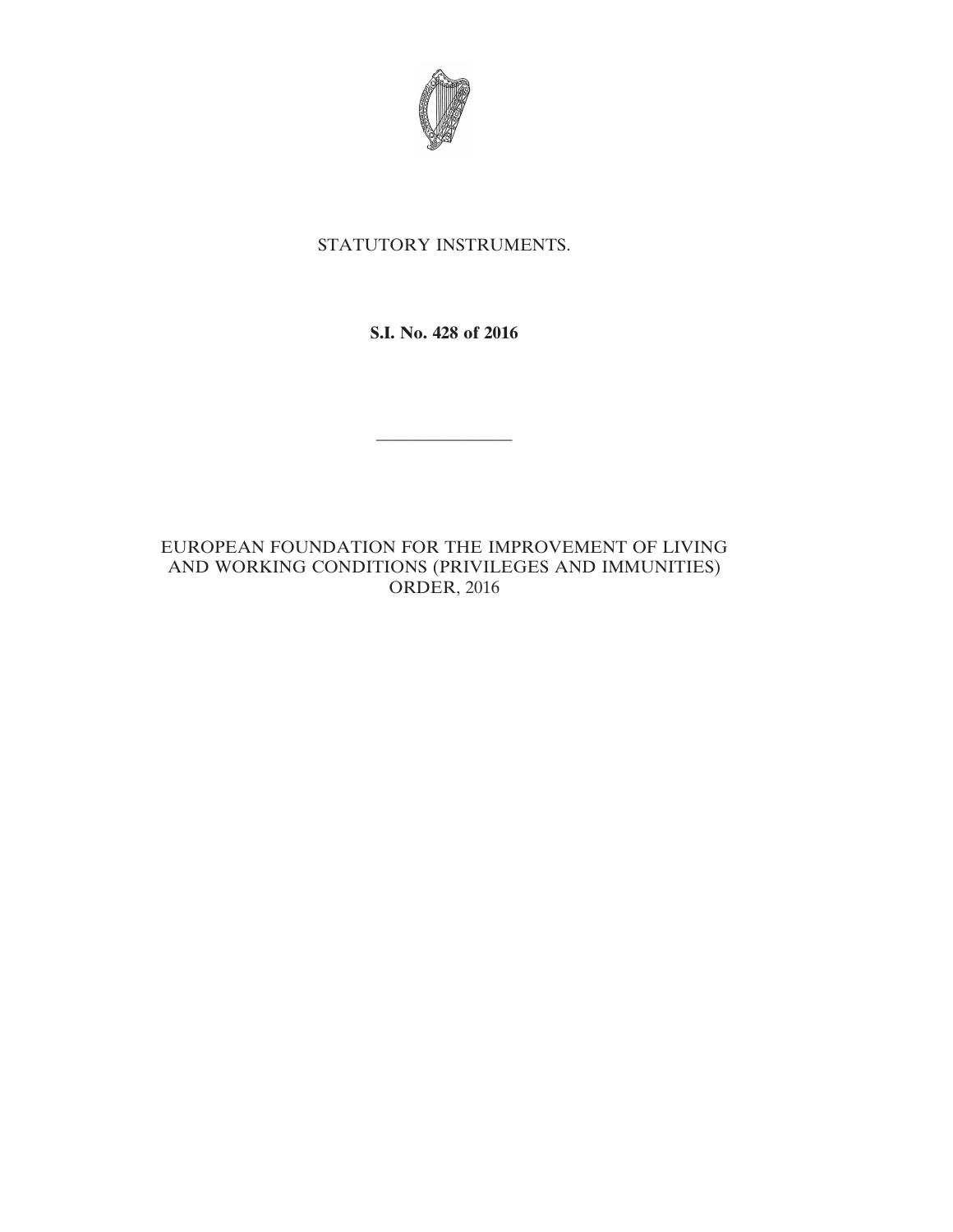# EUROPEAN FOUNDATION FOR THE IMPROVEMENT OF LIVING AND WORKING CONDITIONS (PRIVILEGES AND IMMUNITIES) ORDER, 2016

WHEREAS it is enacted by section 42A (amended by section 4 of the Diplomatic Relations and Immunities (Amendment) Act 2006 (No. 10 of 2006)) of the Diplomatic Relations and Immunities Act 1967 (No. 8 of 1967) that the Government may by order make provision to enable—

- (*a*) international organisations, communities or bodies, their institutions or organs and their property, and
- (*b*) persons,

to have and enjoy in the State any inviolability, exemptions, facilities, immunities, privileges or rights (other than inviolability, exemptions, facilities, immunities, privileges or rights not conferred upon, or afforded in relation to, sending states or missions under the Vienna Convention) provided for in relation to them by an international agreement to which the State or the Government is or intends to become a party;

AND WHEREAS the European Foundation for the Improvement of Living and Working Conditions is such an international organisation, community or body and the Seat Agreement made on 10 November 2015 between the Government of Ireland and the European Union (European Foundation for the Improvement of Living and Working Conditions) is such an agreement;

NOW, the Government, in exercise of the powers conferred on them by the said section 42A, hereby order as follows:

1. This Order may be cited as the European Foundation for the Improvement of Living and Working Conditions (Privileges and Immunities) Order 2016.

2. The Seat Agreement (the text of which is, for convenience of reference, set out in the Schedule) shall, with the exception of paragraphs 1 to 4 of Article 10, apply for the purposes of section 42A (amended by section 4 of the Diplomatic Relations and Immunities (Amendment) Act 2006 (No. 10 of 2006)) of the Diplomatic Relations and Immunities Act 1967 (No. 8 of 1967).

*Notice of the making of this Statutory Instrument was published in "Iris Oifigiúil" of* 22*nd July*, 2016.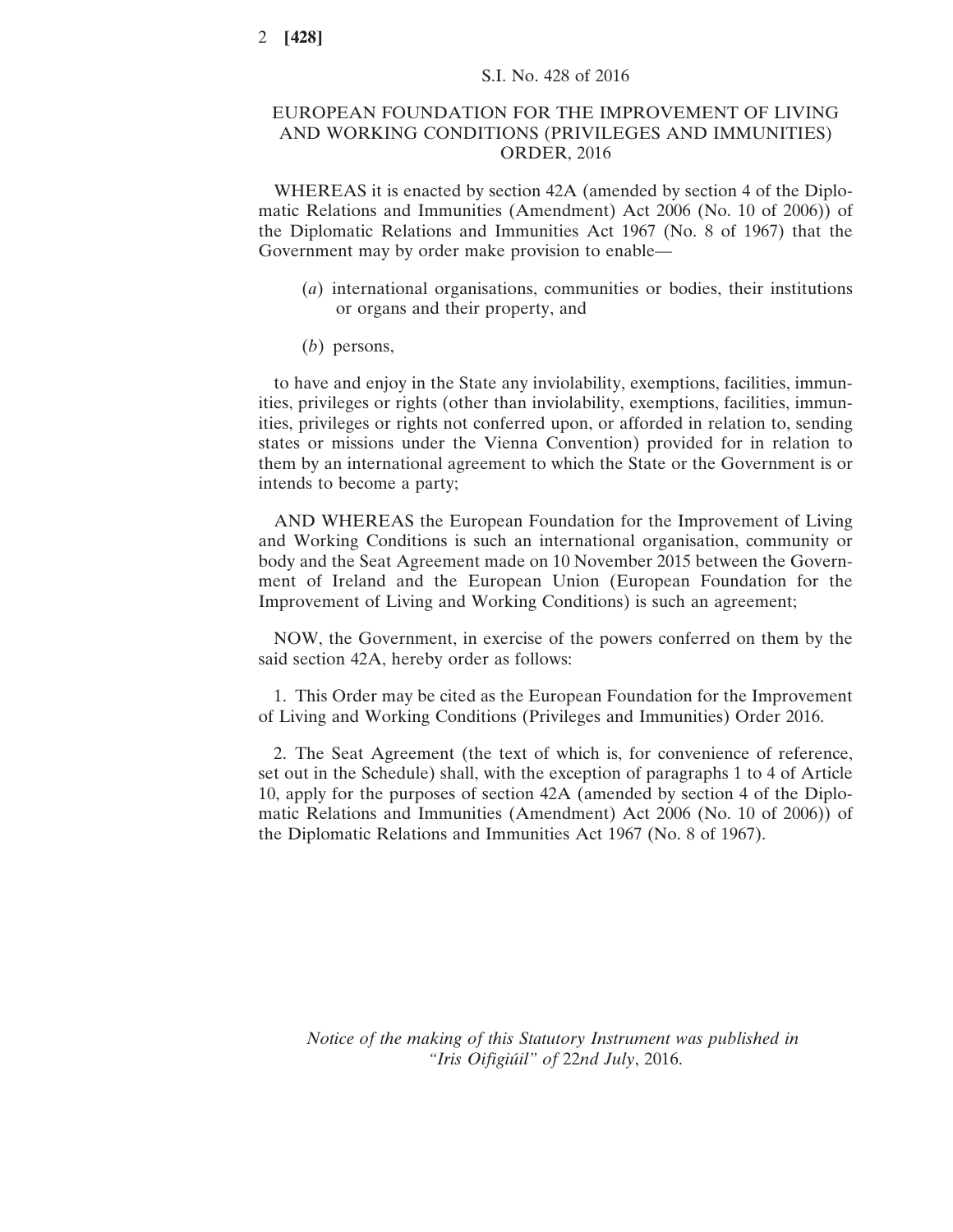### **SCHEDULE**

# SEAT AGREEMENT BETWEEN THE GOVERNMENT OF IRELAND AND THE EUROPEAN UNION (EUROPEAN FOUNDATION FOR THE IMPROVEMENT OF LIVING AND WORKING CONDITIONS)

The Government of Ireland, hereinafter referred to as "the Government", and the European Union (European Foundation for the Improvement of Living and Working Conditions), hereinafter referred to as "Eurofound" or "the Agency":

HAVING REGARD to Regulation (EEC) N°1365/75 of the Council of 26 May 1975<sup>1</sup> on the creation of a European Foundation for the Improvement of Living and Working Conditions, hereinafter referred to as the "Founding Regulation";

HAVING REGARD to the Protocol on the Privileges and Immunities of the European Union,<sup>2</sup> hereinafter referred to as "the Protocol";

HAVING REGARD to the Staff Regulations of Officials of the European Communities and the Conditions of Employment of Other Servants of the European Communities (CEOS);

HAVING REGARD to the Joint Statement of the European Parliament, the Council of the EU and the European Commission on decentralised agencies and its annexed Common Approach signed on 19 July 2012;

WHEREAS Article 4(2) of the Founding Regulation provides that Eurofound shall have its seat in Ireland;

WHEREAS Article 20 of the Founding Regulation specifies that the Protocol shall apply to Eurofound;

WHEREAS Article 17 of the Founding Regulation specifies that the Staff Regulations of Officials of the European Communities and the Conditions of Employment of Other Servants of the European Communities (CEOS) shall be applicable to the staff of Eurofound, including the Director;

WHEREAS Point 9 of the Common Approach stipulates that all agencies should have headquarters agreements;

#### HAVE AGREED AS FOLLOWS:

#### Article 1

#### Definitions

For the purpose of this Agreement and the application of the Protocol, insofar as the context may require, the following definitions shall apply:

1 OJ L 139, 30.5.1975, p.1 2 OJ C 83, 30.3.2010, p. 266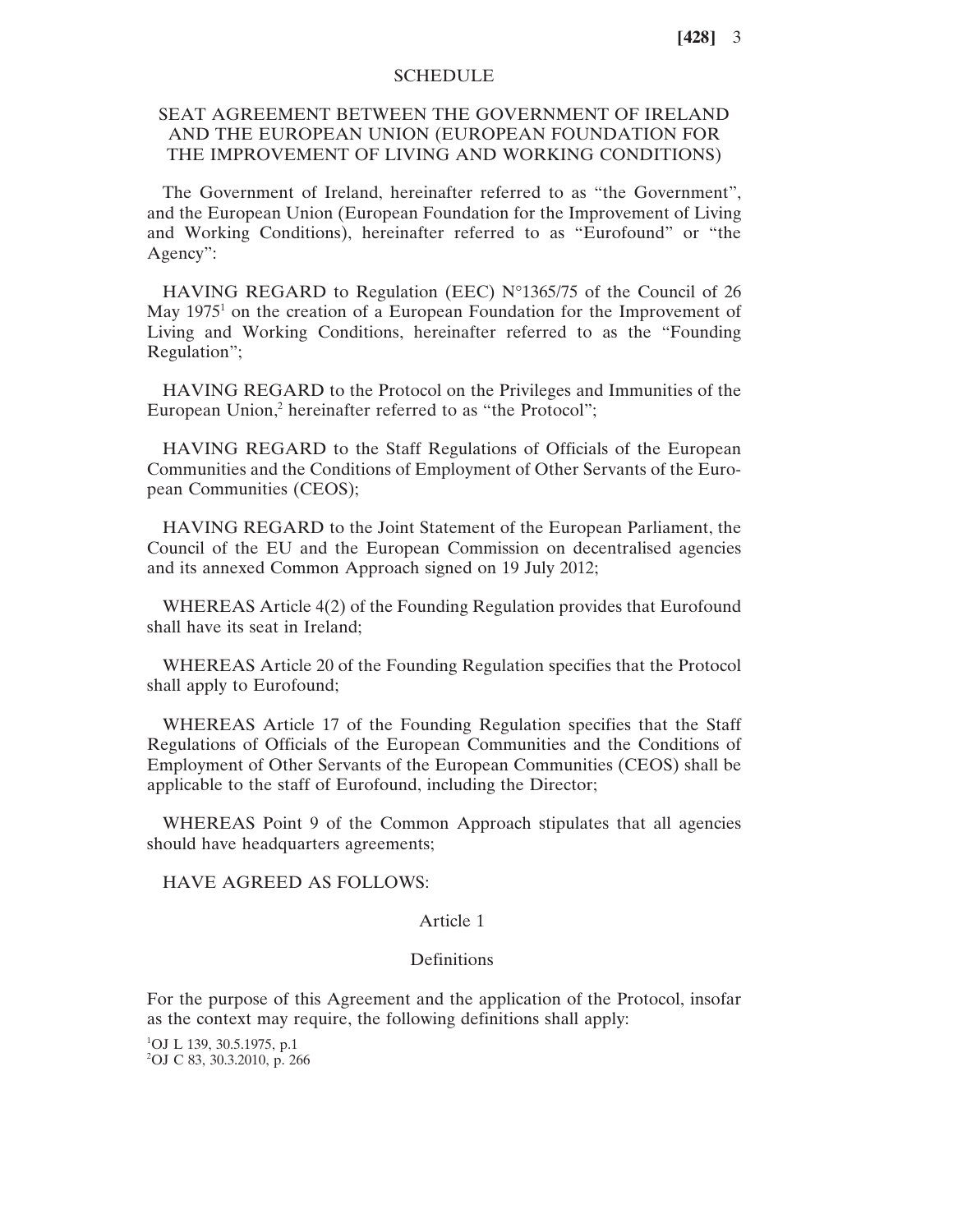- (*a*) All reference to the Union in the Protocol shall be understood as references to Eurofound;
- (*b*) All reference to the Officials and other servants of the Union shall be read as references to the statutory staff of Eurofound;
- (*c*) Statutory staff shall mean the personnel of the Agency subject to the Staff Regulations of Officials of the European Communities or to the Conditions of Employment of Other Servants (CEOS) of the European Communities, made up of the following categories:
	- Officials as defined in the Staff Regulations;
	- Temporary agents as defined in the CEOS;
	- Contract agents as defined in the CEOS.

### Article 2

#### Legal capacity

- (1) Eurofound is a body of the European Union and has legal personality in accordance with Article 4(1) of its Founding Regulation. It shall enjoy the most extensive legal capacity accorded to legal persons under Irish law. It may, in particular, acquire and dispose of movable and immovable property and be a party of legal proceedings.
- (2) Eurofound is legally represented by its Director according to Article 9(1) of the Founding Regulation.

#### Article 3

#### Inviolability and immunity

- (1) The premises, buildings and archives of Eurofound, including all documents, data centres and data belonging to Eurofound shall, without prejudice to Article 21 of the Founding Regulation, be inviolable in accordance with Articles 1 and 2 of the Protocol. They shall be exempt from search, requisition, confiscation or expropriation.
- (2) In accordance with Article 1 of the Protocol, the property and assets of Eurofound shall not be the subject of any administrative or legal measure of constraint without the authorisation of the Court of Justice of the European Union.

#### Article 4

#### Seat of Eurofound

(1) Eurofound shall have its seat in Dublin, Ireland.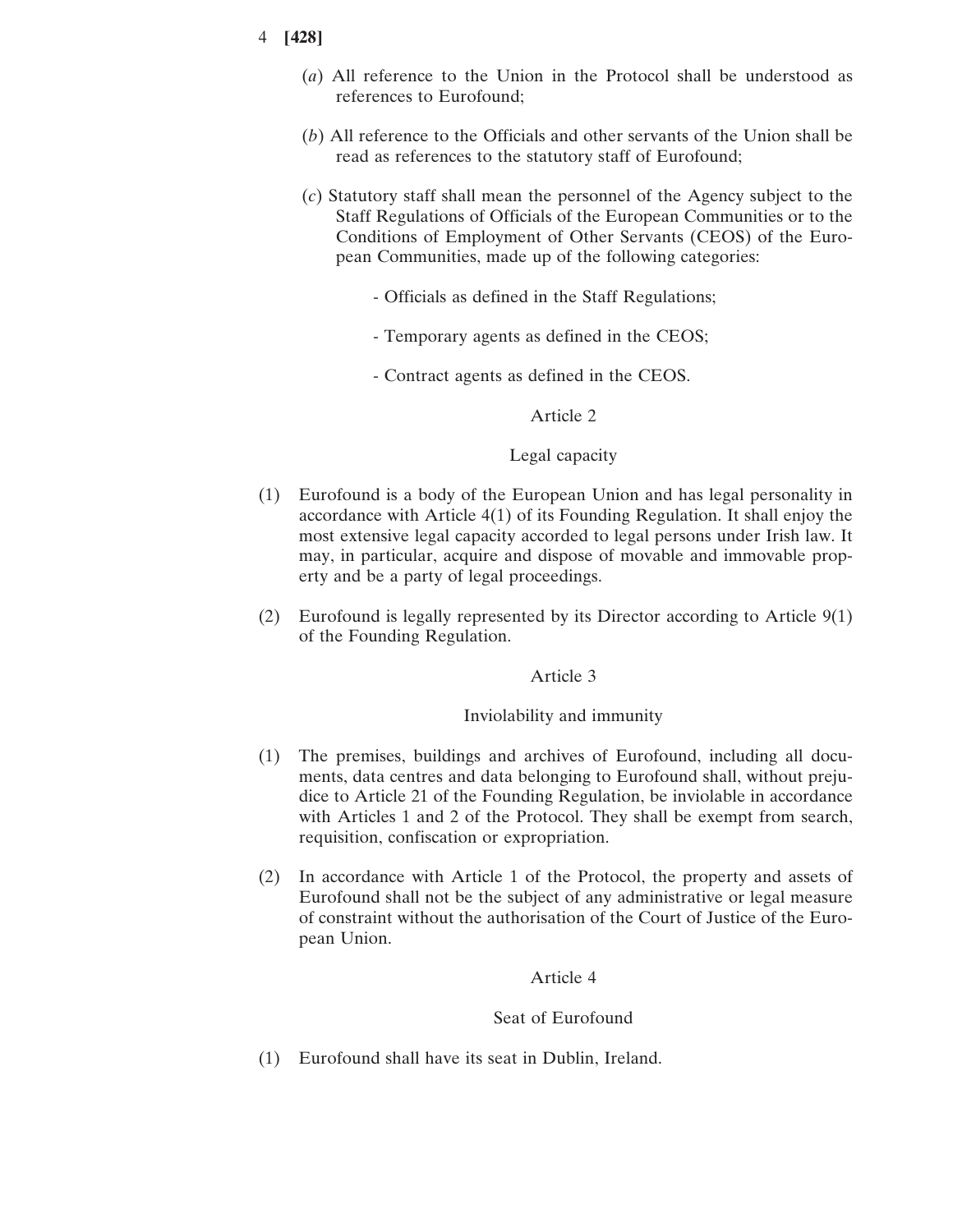- (2) The Government shall, as appropriate, accord full facilities for the performance of the functions of the Agency.
- (3) Eurofound shall respect the terms and conditions under which facilities are accorded to the Agency by the Government, including in respect of any lease agreement.
- (4) Eurofound may fly the flags of the Union, the flags of Ireland and its own flag on its premises.
- (5) Eurofound shall be exclusively entitled to display its emblem on the premises of Eurofound and on its means of transport.

#### Article 5

### Communications

In accordance with Article 5 of the Protocol, Eurofound, for its official communications and the transmission of all its documents, shall enjoy the same treatment accorded to diplomatic missions in Ireland.

#### Article 6

### Diplomatic bags

Documents and articles for official use of the Agency may be imported, exported or transferred in line with the established procedures for diplomatic bags of diplomatic missions in Ireland.

### Article 7

#### Security

The competent authorities in Ireland shall take all appropriate steps to protect the premises used by Eurofound against any intrusion or damage and to prevent any disturbance of the peace of the premises or impairment of its dignity.

#### Article 8

#### Visitors to the Agency

- (1) With regard to representatives of Member States and other EU Institutions, their advisers and experts and any other persons invited by Eurofound to contribute to, or participate in its activities, the authorities in Ireland shall take appropriate measures to facilitate their entry into its territory, their stay and their departure, in accordance with the treatment accorded in respect of visitors to diplomatic missions in Ireland.
- (2) Representatives of Member States and other EU Institutions taking part in the work of Eurofound, their advisers and technical experts, as well as the members of the bodies of the Agency shall, in the performance of their duties and during their travel to and from the place of meeting, enjoy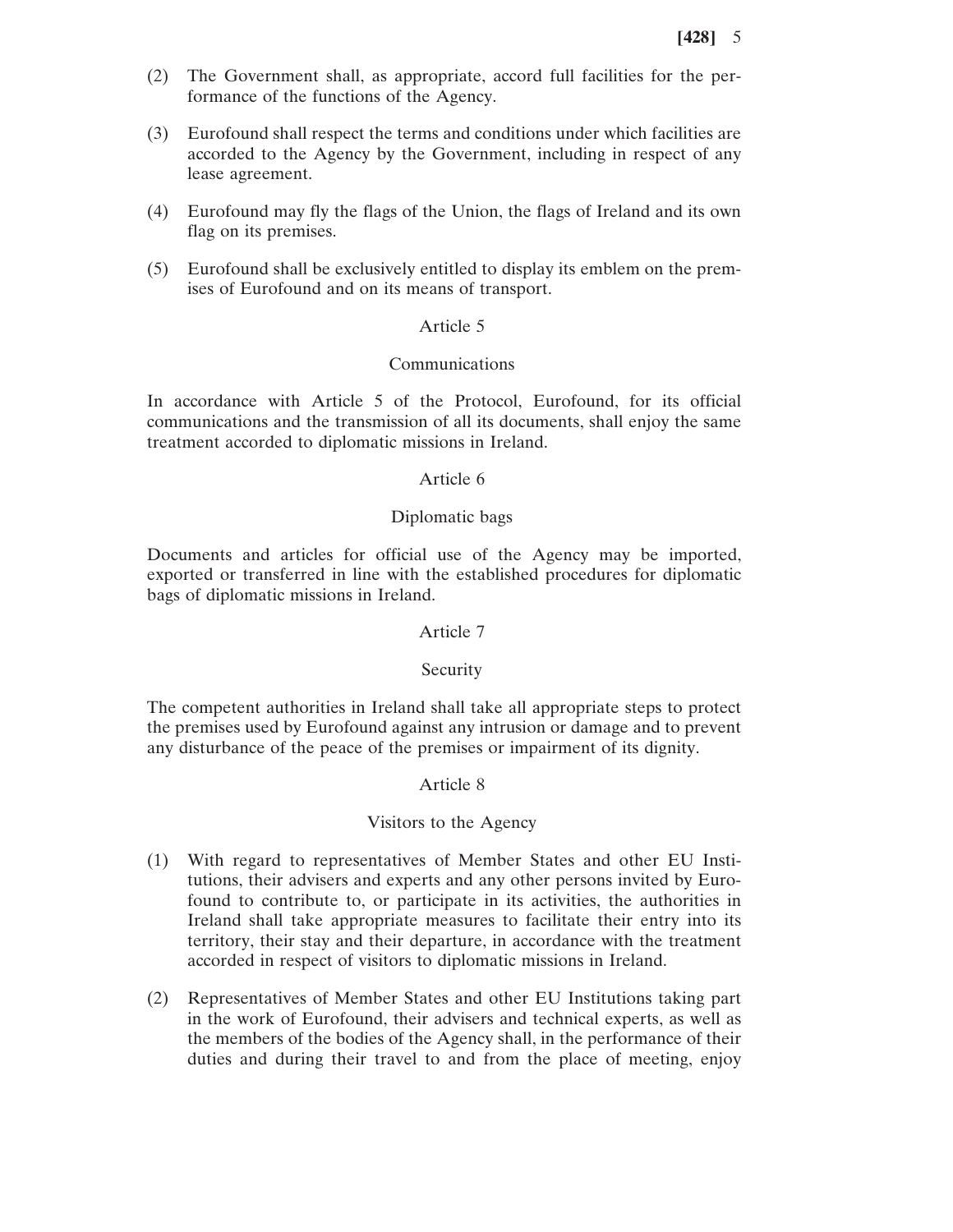privileges, immunities and facilities as applicable under the Protocol and the terms of this Agreement.

Article 9

Exemption from taxes

With reference to Article 3 and 4 of the Protocol:

- (*a*) Eurofound, its assets, revenues and other property shall be exempt from all direct taxes, including in respect to the premises it owns or rents.
- (*b*) The Government shall, subject to any conditions, restrictions or limitations it deems appropriate, refund the amount of indirect taxes or sales taxes included in the price of purchases of substantial value for the Agency's official use, including vehicles, fuel for said vehicles, and the supply of electricity, gas and telecommunication services.
- (*c*) The Director of the Agency shall, if he or she is not a national or permanent resident of Ireland, be entitled to relief from value-added tax on the same basis and subject to the same conditions, restrictions and limitations as the head of a diplomatic mission.
- (*d*) Eurofound is exempt from any customs duties, prohibitions and any import restrictions in respect of articles, including vehicles intended for its official use. Articles so imported shall not be disposed of in Ireland, whether or not in return for payment, except under conditions approved by the Government.
- (*e*) Eurofound shall be exempt from any customs duties and any prohibitions and restrictions on import and exports in respect of its publications.
- (*f*) No exemption shall be granted to Eurofound in respect of taxes and dues which amount merely to charges for public utility services.
- (*g*) The Government reserves the right to transfer from the method of direct tax exemption to reimbursement of tax paid, or vice versa, without any amendment to this Agreement.

Article 10

Vehicles

- (1) Vehicles may, subject to any conditions, restrictions or limitations prescribed by the Government, be registered without payment of vehicle registration tax if the vehicles are:
	- (*a*) for official use by the Agency; or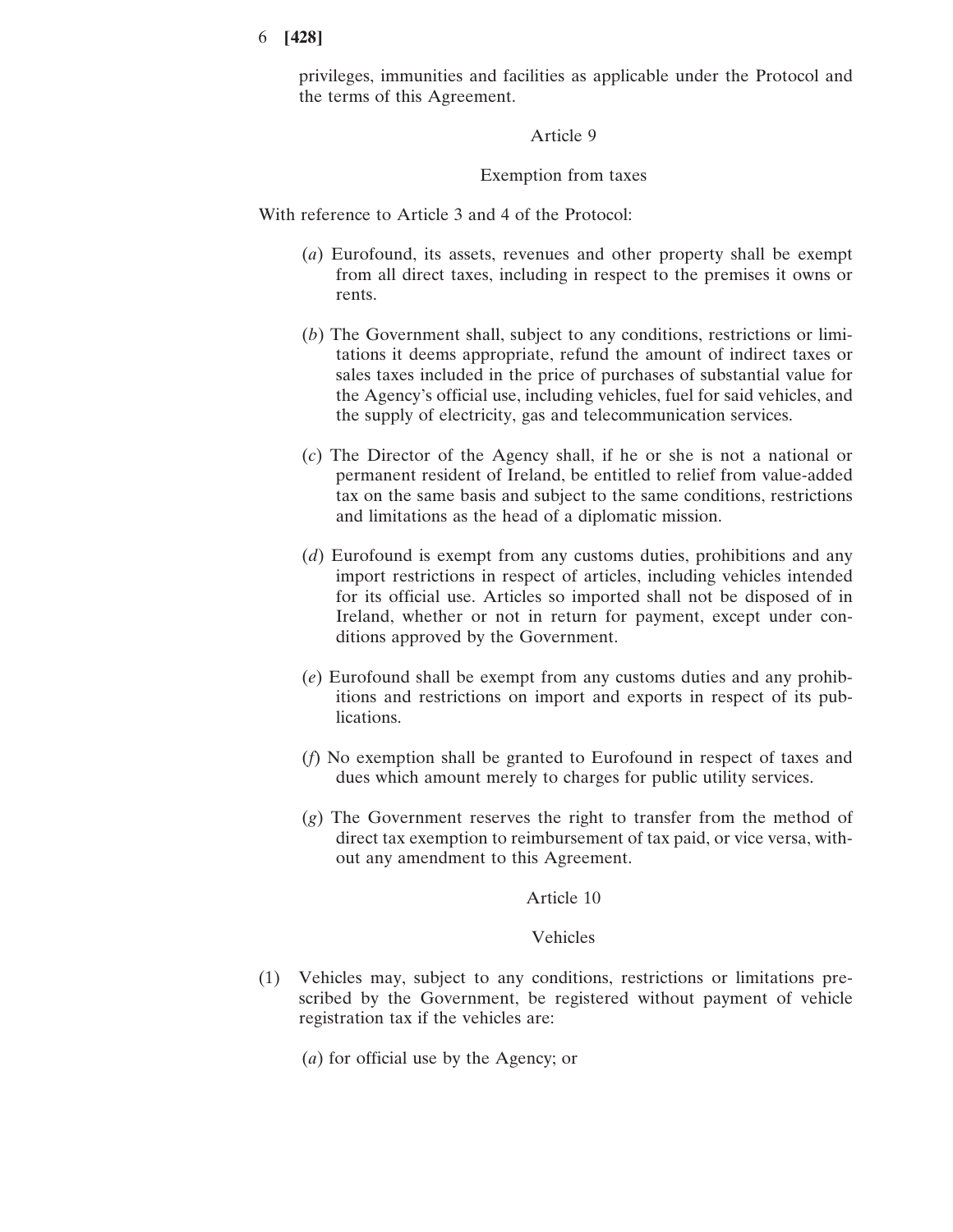- (*b*) for the personal use of a member of the statutory staff of Eurofound who transfers his or her residence to Ireland to take up a position there with the Agency.
- (2) The relief under paragraph  $(1)(a)$  shall be granted for not more than one vehicle for the official use of the Agency during such period as may be determined by the Government, save that relief may be granted in respect of additional vehicles in a particular case justified by the circumstances.
- (3) The relief under paragraph  $(1)(b)$  shall be granted for not more than two vehicles which are either brought into or acquired in the State where the member of statutory staff is accompanied by his or her spouse or registered partner, or one vehicle where the member of statutory staff is unaccompanied by his or her spouse or registered partner.
- (4) A vehicle in respect of which relief has been granted from vehicle registration tax shall not be sold or otherwise disposed of, hired out, lent or given as security in Ireland during the period of two years following its registration unless the vehicle registration tax is paid, except with the prior permission of the Government, where it is satisfied that there are circumstances justifying its non-payment.
- (5) A motor vehicle which qualifies for relief from vehicle registration tax shall also qualify for relief from value-added tax provided that where it is intended to dispose of such motor vehicle by sale or otherwise within two years of the date of purchase, the Government shall be informed of such intention, and, where so instructed by the Government, the Revenue Commissioners shall be refunded by the person in respect of whom relief was granted an amount determined by the Revenue Commissioners deemed to be the amount of tax included in the open market selling price of the vehicle at the time of such determination. This relief from value-added tax shall not be available to nationals or permanent residents of Ireland.
- (6) A member of the statutory staff shall, if he or she is not a national or permanent resident of Ireland, be entitled to relief from value-added tax in respect of the supply of a bicycle, subject to conditions considered to be necessary by the Government.

#### Article 11

# Social security

- (1) Eurofound shall be exempt from all compulsory contributions to social security schemes in Ireland in respect of the staff of the Agency.
- (2) Eurofound shall organise social security coverage according to the Regulations and Rules applicable to officials and other servants of the European Union.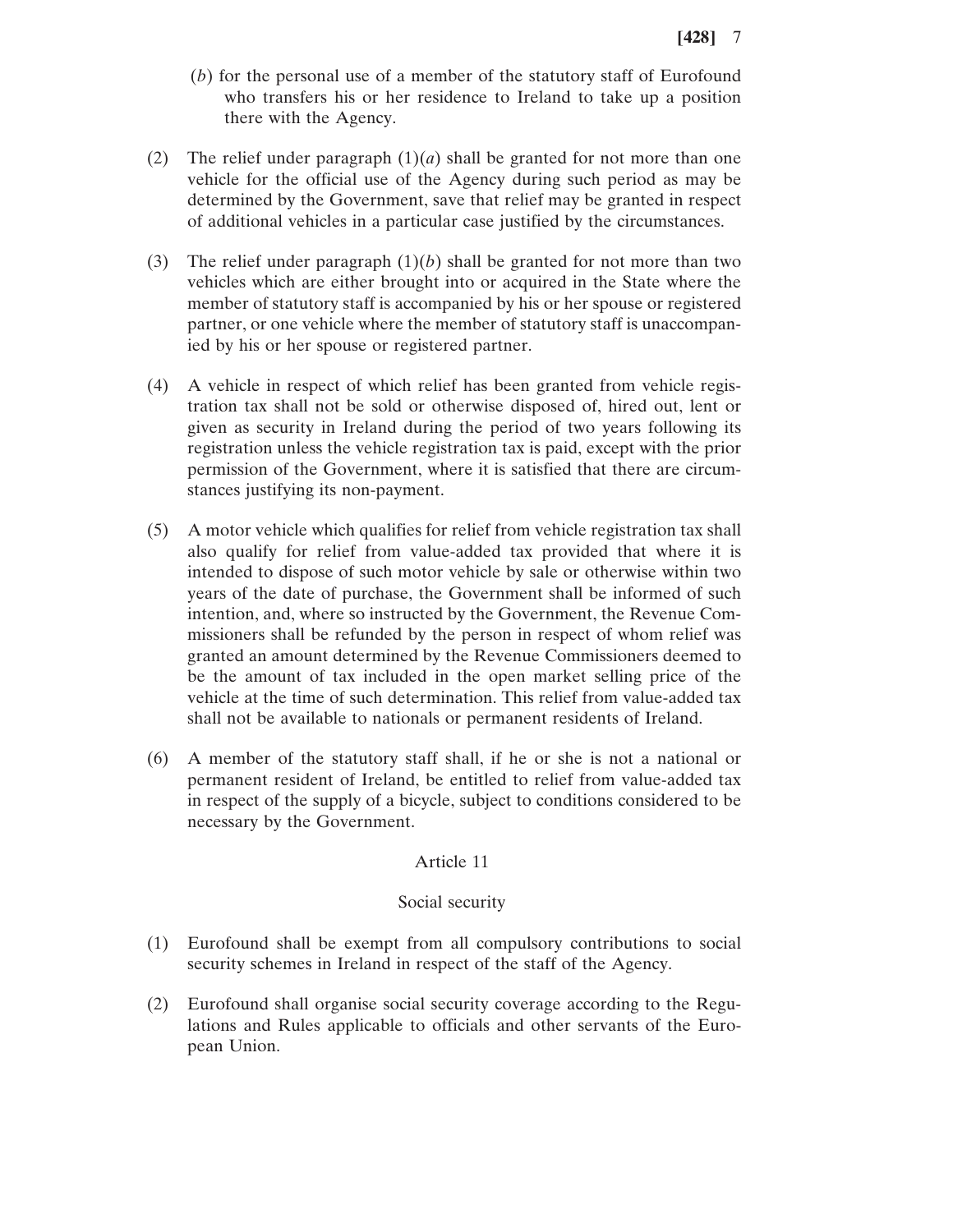# Article 12

### Statutory staff of Eurofound

- (1) Without prejudice to the provisions of Chapter V of the Protocol, it has been agreed in particular that the statutory staff of the Agency:
	- (*a*) Enjoy immunity from jurisdiction as regards acts carried out by them in their official capacity, including their spoken and written statements. This immunity shall continue after cessation of their functions.
	- (*b*) Are exempt from national taxes on earnings, salaries and respective supplements paid by Eurofound.
	- (*c*) Are exempt from any compulsory national social security system without prejudice to the provisions laid down in the Conditions of Employment of other servants of the European Union (CEOS).
	- (*d*) Are not subject, and nor are their spouses, registered partners and dependent family members, to regulations restricting immigration and formalities for the registration of foreigners.
	- (*e*) Enjoy the facilities usually granted to officials of international organisations as regards exchange regulations.
	- (*f*) Have the right, as do their spouses, registered partners and dependent family members, to the same repatriation facilities as are granted to diplomatic representatives in case of crisis. This provision does not apply to nationals of Ireland.
	- (*g*) Be entitled, if moving to Ireland for the purpose of taking up their appointment with the Agency for the first time, to relief from valueadded tax on household goods for the first 24 months of their assignment, subject to conditions considered to be necessary by the Government.
	- (*h*) At the time of moving to Ireland for the purpose of taking up their appointment with the Agency for the first time, have the right to import from their last country of residence or from the country of which they are nationals, free of duty and without prohibitions or restrictions, furniture and personal effects, including vehicles for personal use, subject to conditions considered to be necessary by the Government.
	- (*i*) Have the right to export, on termination of their functions at the Agency, free of duty and without prohibitions or restrictions, furniture and personal effects, including vehicles for personal use, subject to conditions considered to be necessary by the Government.
- (2) Paragraph (1)(*g*) shall not apply to nationals or permanent residents of Ireland. Paragraphs  $(1)(h)$  and  $(1)(i)$  shall apply irrespective of the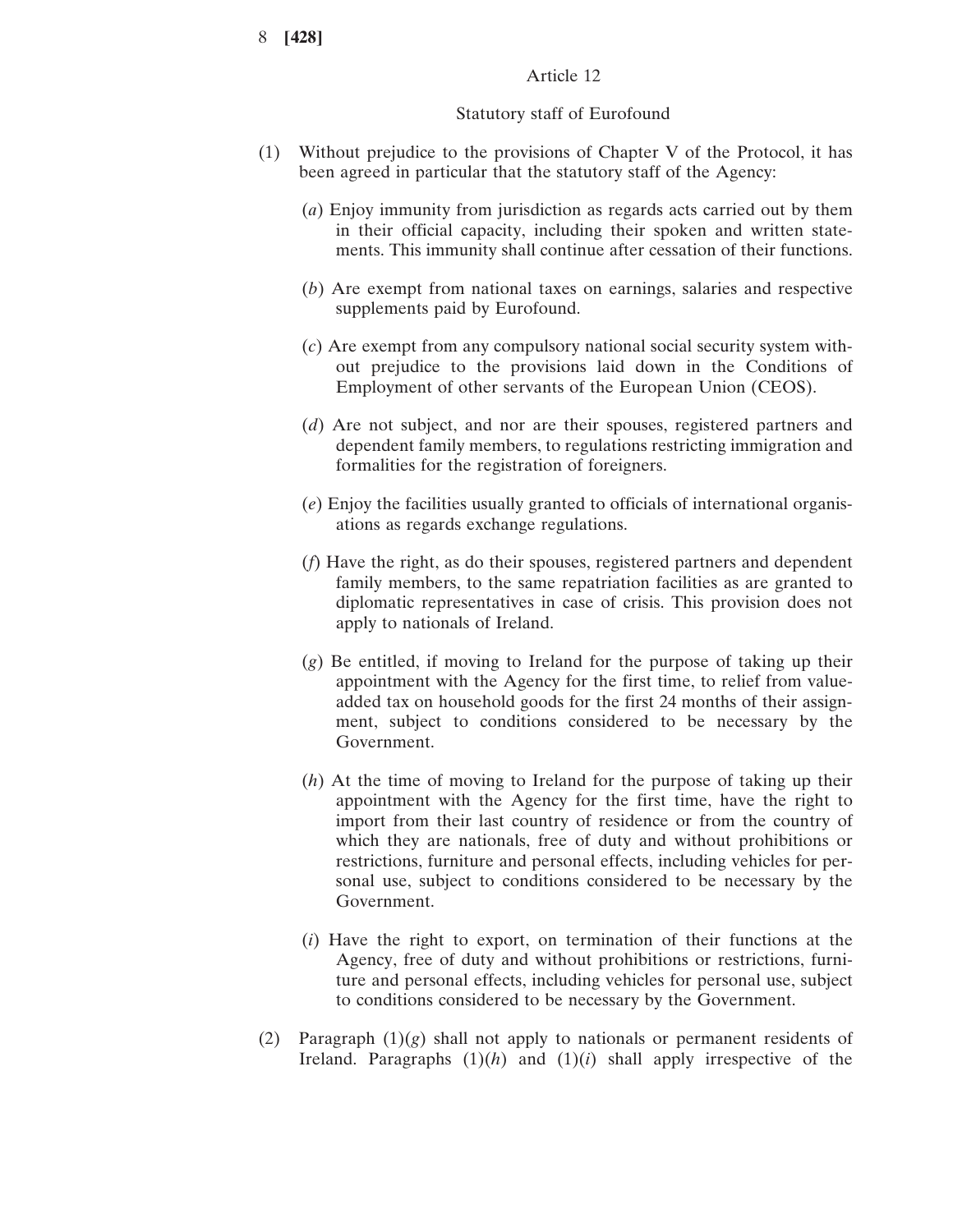nationality or country of permanent residence of the staff member moving to Ireland.

# Article 13

# Purpose of privileges and immunities

- (1) The privileges and immunities under this Agreement are granted in the interest of Eurofound and the Union, not for the personal benefit of the individuals themselves.
- (2) Without prejudice to the privileges and immunities granted in accordance with the Protocol and this Agreement, the staff of Eurofound shall observe the laws and regulations of Ireland.
- (3) The Director of the Agency shall waive the immunity accorded to an official or other servant of the Agency wherever it considers that the waiver of such immunity is not contrary to the interests of the European Union. The Governing Board of the Agency shall waive the immunity accorded to the Director wherever it considers that the waiver of such immunity is not contrary to the interests of the European Union.

### Article 14

### Notification of appointments

Eurofound shall inform the Department of Foreign Affairs and Trade of the arrival and final departure of staff members to whom the Protocol applies (the name and grade of the staff member will be transmitted).

#### Article 15

# Supplemental instruments

It is acknowledged that the Irish Government and Eurofound may conclude further instruments, by way of Memorandum of Understanding or otherwise, in connection with the implementation of this Agreement and/or arrangements between the Government and the Agency more generally.

#### Article 16

# Settlement of disputes

- (1) All disputes between Eurofound and the Irish Government relating to the application of this Agreement shall be settled amicably by direct negotiations. In the event of failure to settle a dispute amicably, the dispute shall be referred at the request of Eurofound or the Irish Government to the Court of Justice of the European Union.
- (2) The Director of Eurofound possesses all necessary rights to represent Eurofound and any member of its staff in a dispute with the authorities in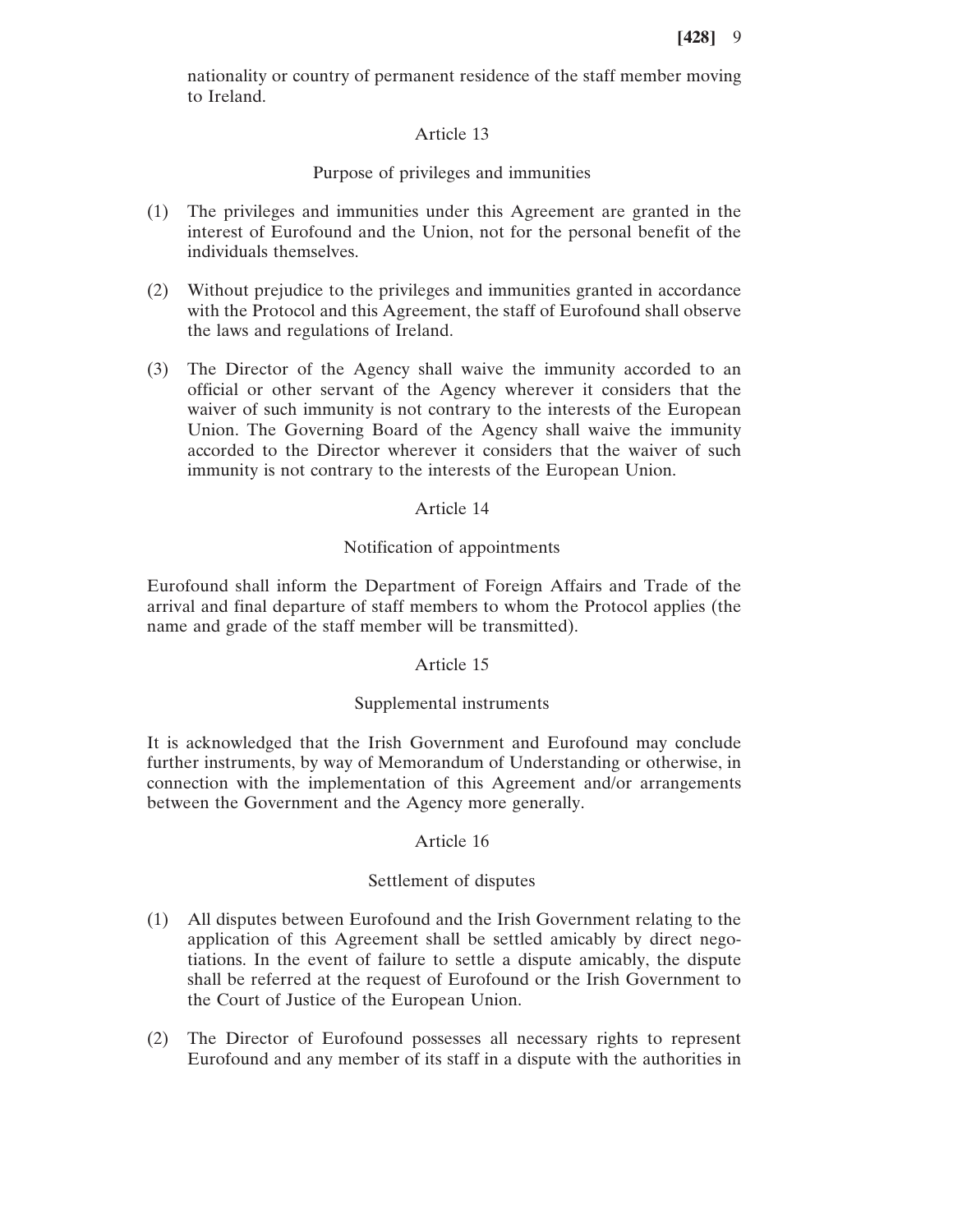Ireland. He is entitled to delegate these rights to a member of Eurofound's management.

Article 17

# Amendments to this Agreement

This Agreement may be amended by mutual consent of the Government and Eurofound.

# Article 18

# Final provisions

- (1) This Agreement shall enter into force on the date on which the Government of Ireland gives to Eurofound notification of the completion of the procedures required for the entry into force of the Agreement.
- (2) Either contracting party can denounce this Agreement at any time with twelve months' notice by means of written notification via registered mail to the other contracting party.

IN WITNESS WHEREOF the undersigned representatives, duly authorised for that purpose, have signed this Agreement.

DONE in duplicate at Dublin on this 10th day of November, 2015.

For the Government of Ireland For the European Union (European Foundation for the Improvement of Living and Working Conditions)



GIVEN under the Official Seal of the Government, 13 July 2016.

ENDA KENNY, Taoiseach.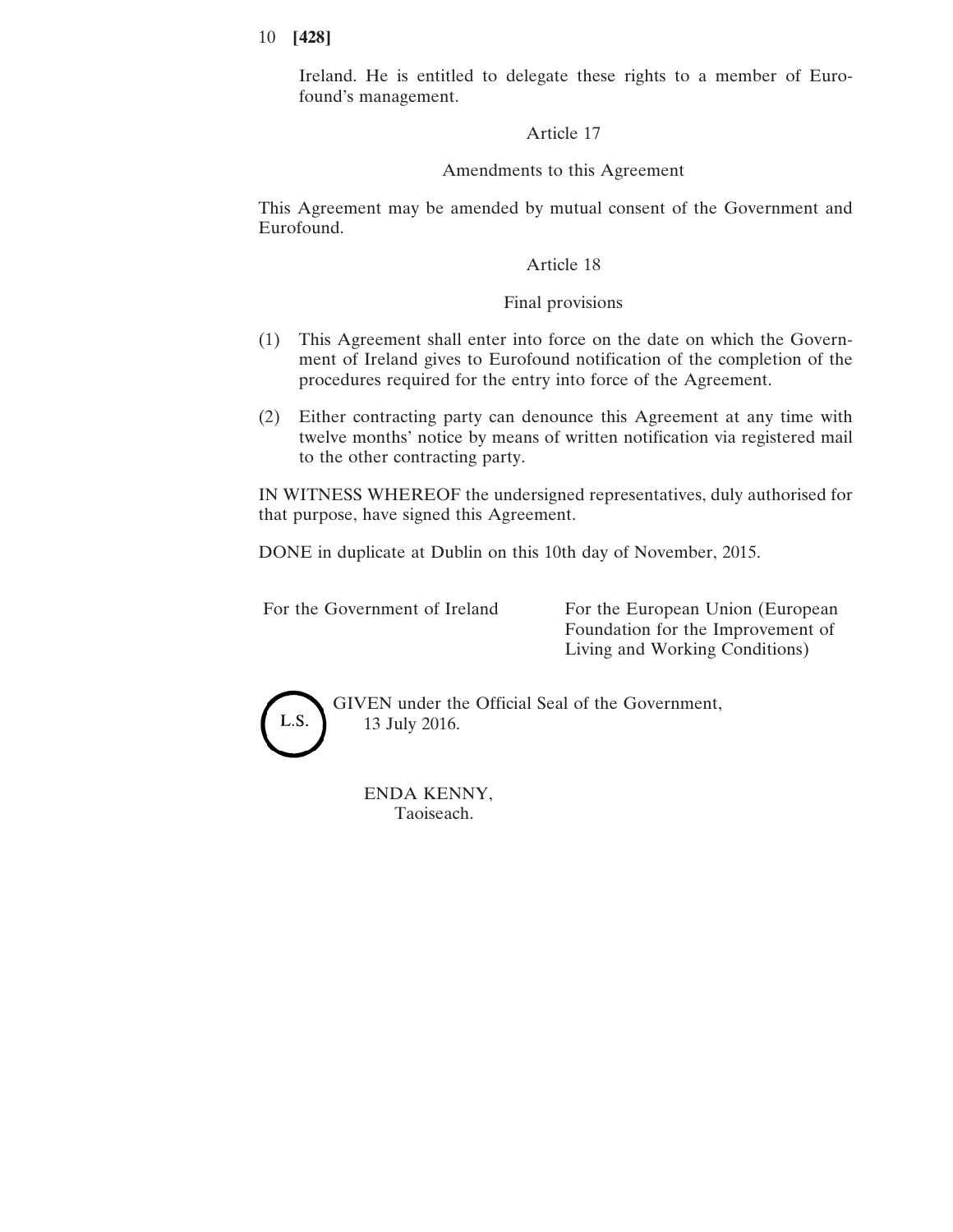# EXPLANATORY NOTE

*(This note is not part of the Instrument and does not purport to be a legal interpretation.)*

This order provides that certain privileges and immunities are afforded to the European Foundation for the Improvement of Living and Working Conditions in accordance with the Seat Agreement made on 10 November 2015 between the Government of Ireland and the European Union (European Foundation for the Improvement of Living and Working Conditions).